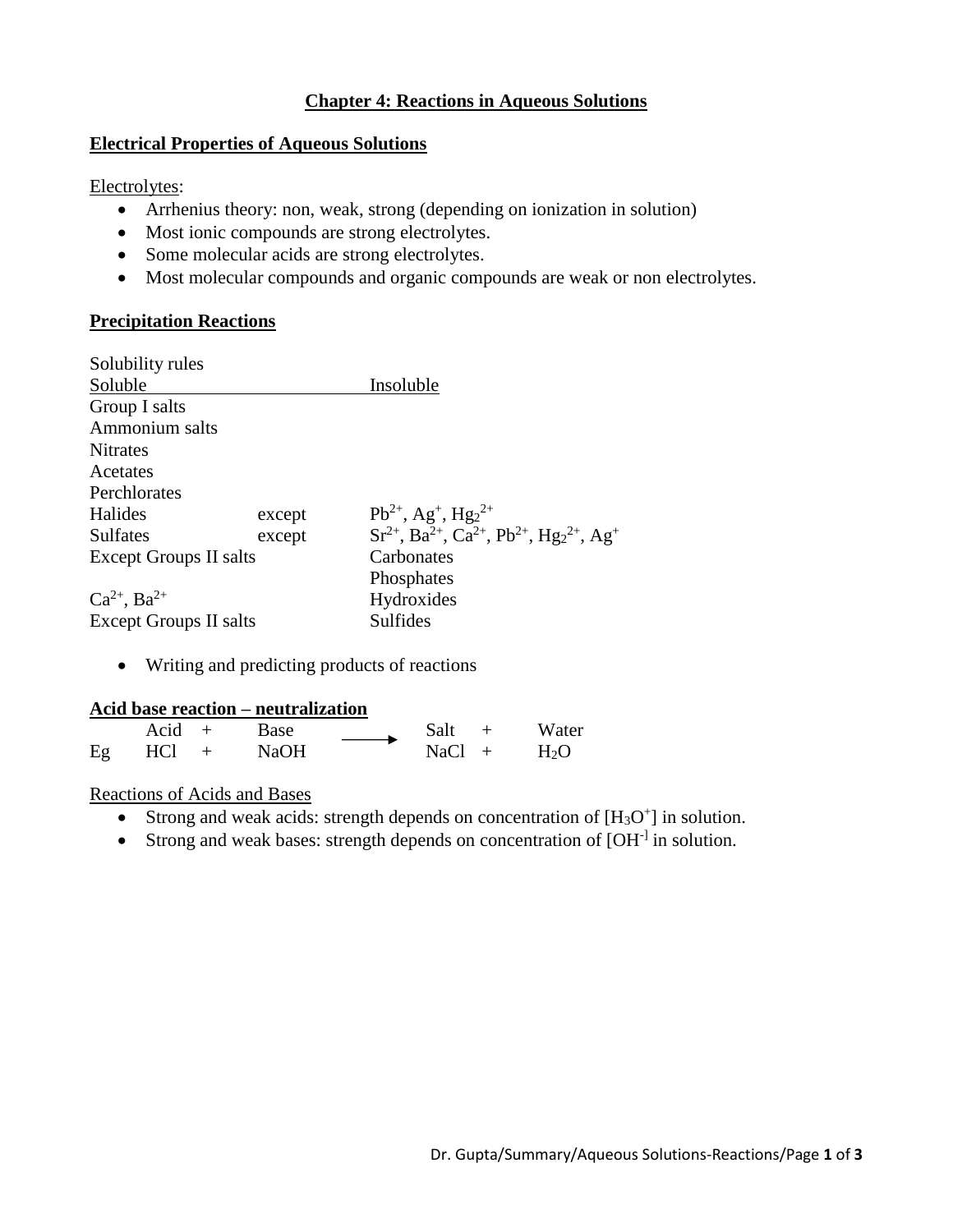### **Oxidation and Reduction**

- 
- 
- 

#### Oxidizing and reducing agents

- 
- causes the other substance to be oxidized causes the other substance to be reduced
- Oxidation number decreases (as electrons are accepted)
- 

# Oxidation Reduction

- Addition of oxygen Removal of oxygen
- Removal of hydrogen Addition of hydrogen
- Loss of electrons (LEO) Gain of electrons (GER)
- Oxidizing agent Reducing agent
	- reduced in the reaction oxidized in the reaction
		-
		- Oxidation number increases (as electrons are given)
	- E.g.: non metals E.g. metals as they give electrons

# Rules for determining oxidation number:

Oxidation Numbers: charge on any ion

Neutral species e.g. metals and bimolecular compounds  $(Cl_2, O_2$  etc) have 0 For ions the Oxdn # is the charge on the ion e.g.  $Cr^{6+}$  is +6 and  $SO_4^2$  is -2 Group I is always  $+1$ Group II is always  $+2$ Fluorine is always -1 Hydrogen is always  $+1$ Oxygen is mostly  $-2$ In group binary compounds VII are  $-1$  (e.g. NaCl, Cl is  $-1$ ) VI are  $-2$  (e.g.  $K_2S$ ) V are  $-3$  (NaN<sub>3</sub>)

- Identify the species getting oxidized or reduced in a reaction. (Redox reactions)
- First see if oxygen or hydrogen is gained or lost and then check for electron transfer.
- Balancing redox reactions.

# Practical Applications

- 1) batteries
- 2) organic chemistry: alcohol
- 3) industrial processes
- 4) household chemicals e.g.  $H_2O_2$ , benzyl peroxide, bleach
- 5) food and nutrition: energy from aerobic oxidation of carbohydrate and vitamin C as antioxidant.